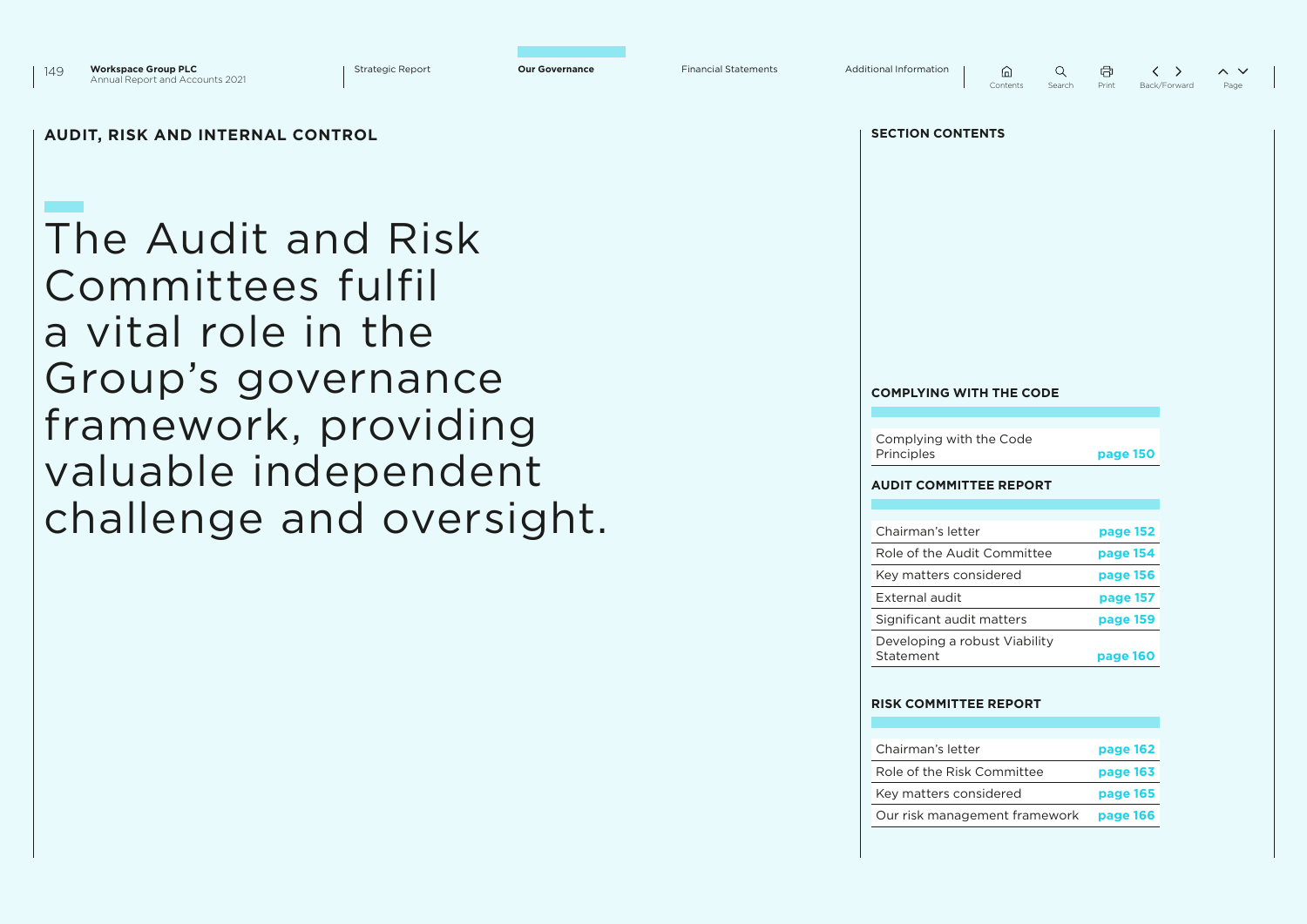$\oplus$ 

### **AUDIT, RISK AND INTERNAL CONTROL** CONTINUED

# **Overview**

# Complying with the Code Principles

| In addition to the annual review of<br>The Board as a whole is responsible for<br>effectiveness, the Committee considered<br>determining whether the 2021 Annual<br>the independence and objectivity of the<br>Report and financial statements are fair,<br>risk management. See more detail on<br>External Auditor through a combination<br>balanced and understandable. The Audit<br>page 163.<br>of assurances provided by the External<br>Committee's role in this is covered on<br>Auditor on the safeguards in place<br>page 158. For the year ended 31 March<br>Principal risks have been considered in<br>to maintain independence, oversight<br>2021, the Committee confirmed to the<br>of the Non-Audit Services Policy and<br>Board that it was satisfied that the<br>and the Executive Committee. More<br>fees paid. KPMG confirmed that their<br>detail can be found on pages 63 to 70.<br>Annual Report was fair, balanced and<br>staff complied with their ethics and<br>understandable.<br>independence policies and procedures.<br>Read about our risk management and<br>The Group does not currently have<br>to 166.<br>an internal audit function, a matter<br>which is reviewed annually by the<br>Audit Committee. | <b>PRINCIPLE M</b><br>The board should establish formal and<br>transparent policies and procedures<br>to ensure the independence and<br>effectiveness of internal and external<br>audit functions and satisfy itself on<br>the integrity of financial and narrative<br>statements. | <b>PRINCIPLE N</b><br>The board should present a fair,<br>balanced and understandable<br>assessment of the company's position<br>and prospects. | <b>PRINCIPLE O</b><br>The board should establish procedures<br>to manage risk, oversee the internal<br>control framework, and determine<br>the nature and extent of the principal<br>risks the company is willing to take in<br>order to achieve its long-term strategic<br>objectives. |
|-----------------------------------------------------------------------------------------------------------------------------------------------------------------------------------------------------------------------------------------------------------------------------------------------------------------------------------------------------------------------------------------------------------------------------------------------------------------------------------------------------------------------------------------------------------------------------------------------------------------------------------------------------------------------------------------------------------------------------------------------------------------------------------------------------------------------------------------------------------------------------------------------------------------------------------------------------------------------------------------------------------------------------------------------------------------------------------------------------------------------------------------------------------------------------------------------------------------------------------------|------------------------------------------------------------------------------------------------------------------------------------------------------------------------------------------------------------------------------------------------------------------------------------|-------------------------------------------------------------------------------------------------------------------------------------------------|-----------------------------------------------------------------------------------------------------------------------------------------------------------------------------------------------------------------------------------------------------------------------------------------|
|                                                                                                                                                                                                                                                                                                                                                                                                                                                                                                                                                                                                                                                                                                                                                                                                                                                                                                                                                                                                                                                                                                                                                                                                                                         |                                                                                                                                                                                                                                                                                    |                                                                                                                                                 | During the year, the Board established a<br>Risk Committee to oversee the Group's<br>detail by the Board, the Risk Committee<br>internal control framework on pages 161                                                                                                                 |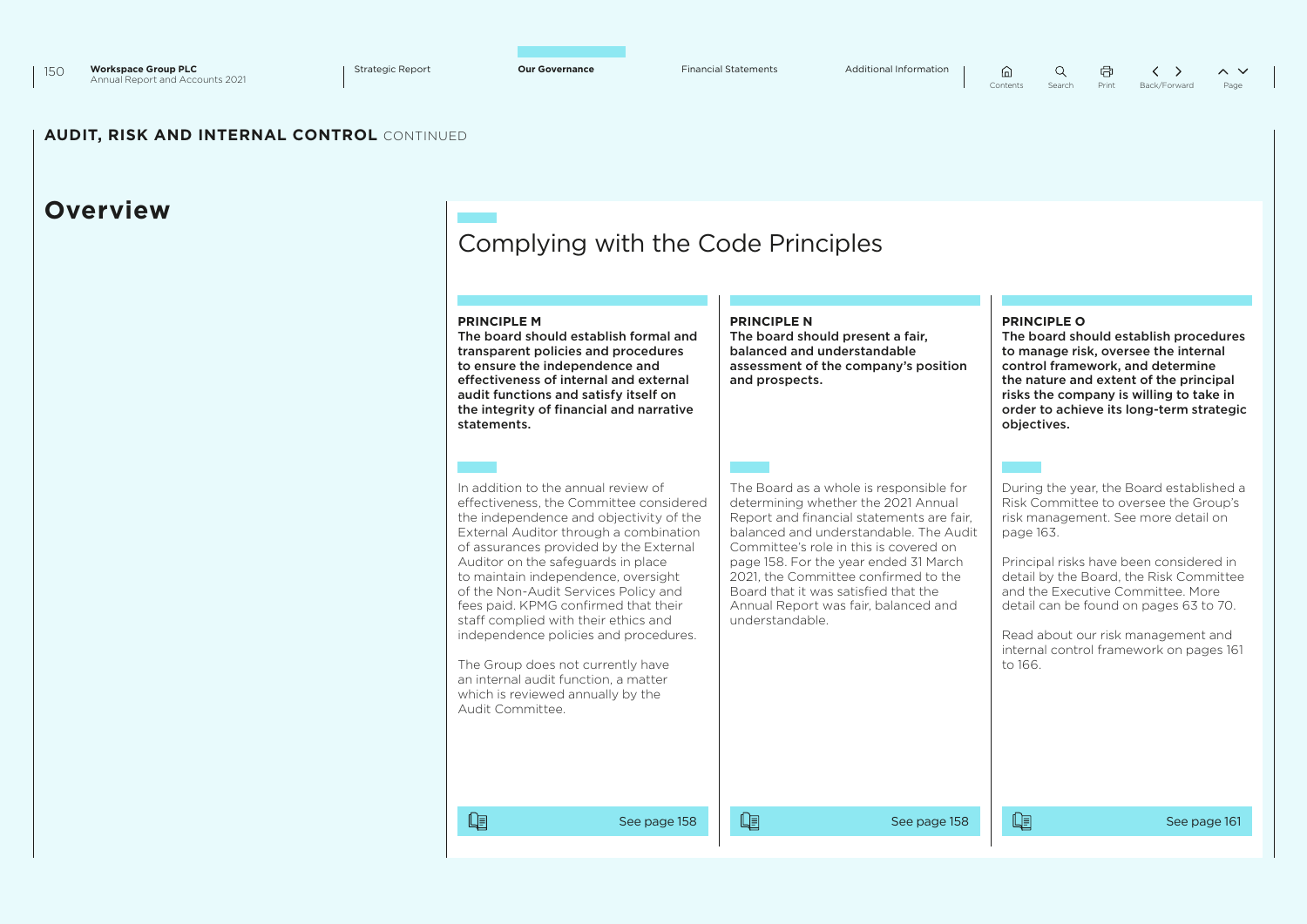| 山        |        | A     |              | $\sim$ |
|----------|--------|-------|--------------|--------|
| Contents | Search | Print | Back/Forward | Page   |

### **AUDIT, RISK AND INTERNAL CONTROL** CONTINUED **Chris Girling**

# **Audit Committee Report**

Our priority is to safeguard the integrity and effectiveness of our financial reporting and audit process.

### Attendance at Audit Committee meetings

|                          | Member<br>since | <b>Meetings</b><br>attended |
|--------------------------|-----------------|-----------------------------|
| Chris Girling - Chairman | 2013            | 3/3                         |
| Maria Moloney            | 2012            | 3/3                         |
| Lesley-Ann Nash          | 2021            | 1/1                         |
| Damon Russell            | 2013            | 3/3                         |
| Rosie Shapland           | 2020            | 1/1                         |
| Suzi Williams            |                 | 3/3                         |

#### Notes:

In accordance with the UK Corporate Governance Code 2018, the Board considers that Chris Girling has significant recent and relevant financial experience.

Stephen Hubbard was appointed Company Chairman in July 2020. In compliance with the Code, Stephen stepped down as a member of the Audit Committee. Stephen attended all scheduled meetings of the Audit Committee prior to this date.

Lesley-Ann Nash and Rosie Shapland joined the Board with effect from January 2021 and November 2020, respectively.

Ishbel Macpherson stepped down as a Non-Executive Director of the Company on 24 July 2020. As a member of the Audit Committee, Ishbel attended all meetings held prior to her departure.

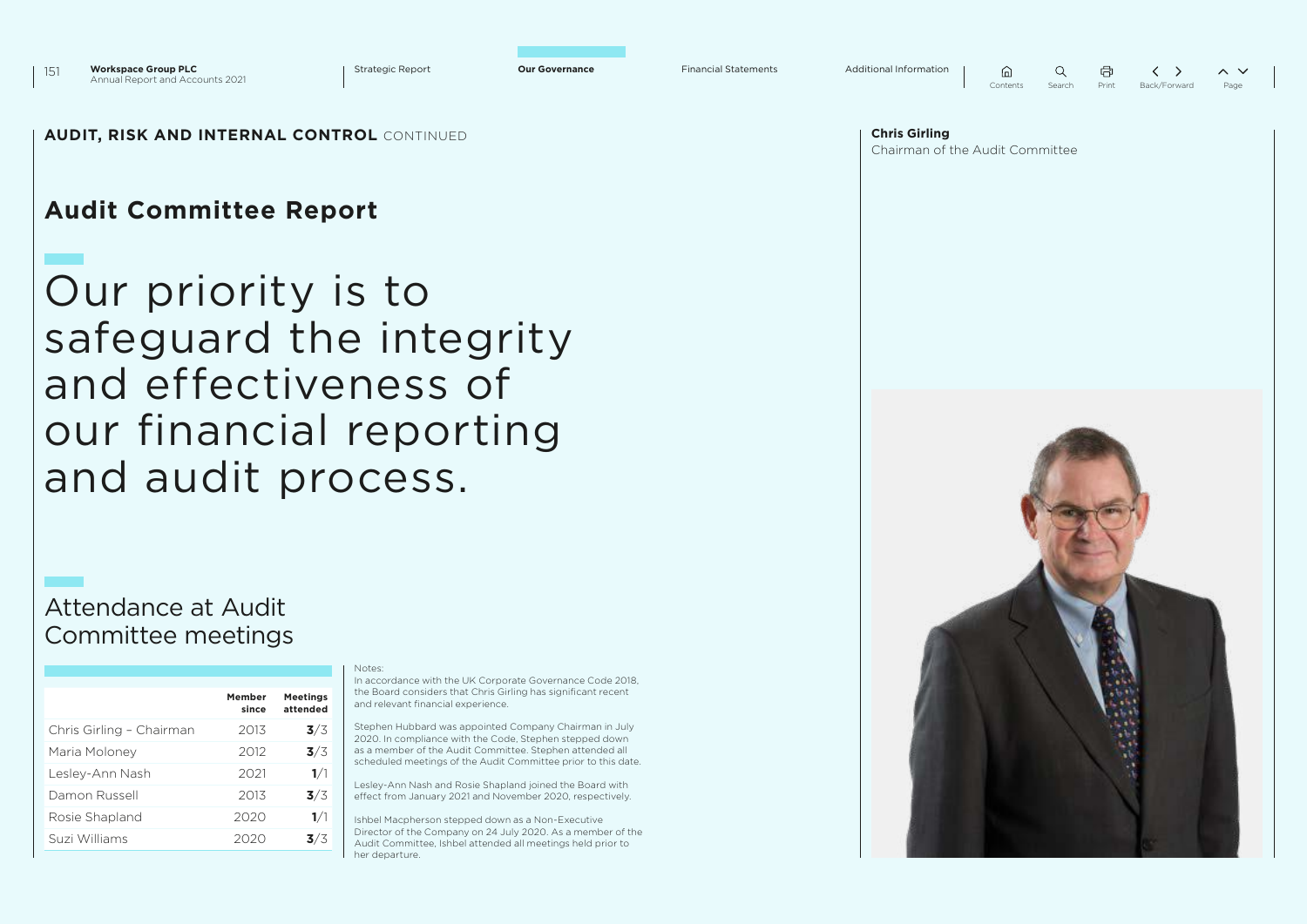Dear Shareholder

 $\Omega$  $\langle \rangle$  $\sim$   $\vee$ Contents Search Print Back/Forward Page

### **AUDIT, RISK AND INTERNAL CONTROL** CONTINUED

**AUDIT COMMITTEE REPORT** CONTINUED

**Chairman's Audit Committee Letter**

2 June 2021

### **Review of material issues**

The Audit Committee has a key role in checking that the Group's narrative reporting gives a fair, balanced and understandable assessment of the Group's position and prospects and establishing that the financial statements provide a true and fair view of the Group's financial affairs. As part of this process, we considered the significant financial judgements made during the year, along with other key financial reporting issues. In this context, we considered the twice annual valuation of the investment portfolio as a significant matter, for which further details are provided on page 159.

 $\hat{a}$ 

We also considered, as we do on a regular basis, the potential for fraud in revenue recognition, scope for management override of controls and compliance with regulations. We found no concerns arising from this review.

A description of the main activities and information on the other significant issues that the Committee considered during the year can be found on 156 to 159.

#### **2021 Annual Report**

After reviewing the reports from management and, following discussions with the External Auditor and valuers, the Committee is satisfied that:

- Both the External Auditor and valuers remain independent and objective in their work
- The financial statements appropriately addressed the key judgements and key estimates
- The Group has adopted appropriate accounting policies

As Chair of the Audit Committee (the 'Committee'), I am pleased to present the Committee's report for the financial year ended 31 March 2021. This is my final report as Chairman of the Audit Committee as I will step

down from this role following the Annual General Meeting in July 2021. Rosie Shapland, a fellow Non-Executive Director and a current member of the Committee, will succeed me as Chairman. Rosie is a Chartered Accountant and was previously an audit partner at PwC. Rosie also serves as Chair of the Audit Committees for both Foxtons Group plc and PayPoint plc. In accordance with the UK Corporate Governance Code, the Board considers that Rosie has significant, recent and relevant financial experience, based on her previous role at PwC and on her current Non-Executive Director roles.

On an ongoing basis, the Board reviews the composition of the Committee to establish that it remains proportionate to its role and responsibilities. The Board also appointed Lesley-Ann Nash as a Non-Executive Director from January 2021, who also sits on the Audit Committee.

The report is intended to provide shareholders with an insight into how key topics are considered during the year, together with how the Committee discharged its responsibilities.

The report details the key activities of the Committee during the year under review, alongside its principal responsibilities. These can be found on page 155.

#### **Covid-19**

During the year, the Committee considered potential risks arising from the ongoing uncertainty surrounding the impact of the Covid-19 pandemic and long-term viability. Full details of our going concern review are contained on page 81, following which we concluded that Workspace continues to be a viable business and remains a going concern.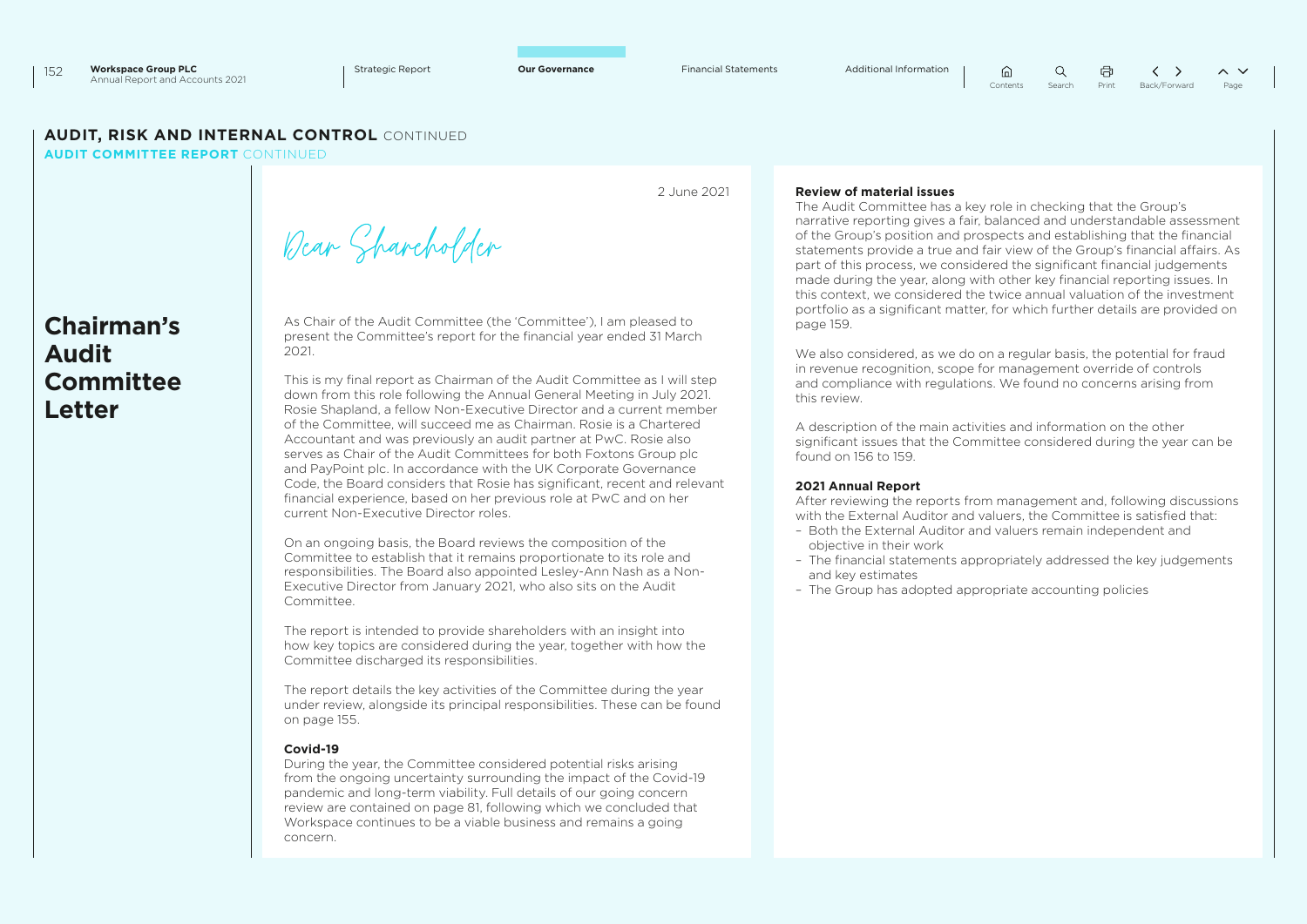$\alpha$ 量 Contents Search Print Back/Forward Page

### **AUDIT, RISK AND INTERNAL CONTROL** CONTINUED

**AUDIT COMMITTEE REPORT** CONTINUED

#### **Financial Reporting Council (FRC) review**

The Group received a letter from the Financial Reporting Council concerning its limited scope review of the Group's Annual Report and Accounts for the year ended 31 March 2020. In response to the letter, we provided the FRC with further information relating to assumptions underlying our valuation and have made some minor amendments to the disclosures in note 10, Investment Property.

The FRC review was based on the Annual Report and Accounts and did not benefit from detailed knowledge of the business or an understanding of the underlying transactions entered into. It was, however, conducted by staff of the FRC who have an understanding of the relevant legal and accounting framework.

#### **Committee effectiveness**

This year the Committee's effectiveness was formally reviewed as part of the external Board evaluation process and I am pleased to report that it was found that the Audit Committee continues to operate effectively.

In addition, the quality of the papers and presentations by management, the level of challenge from the Audit Committee, KPMG and CBRE and the quality of discussions held, gives the Committee further comfort and assurance that it is performing its role effectively.

I hope that you find assurance from this report on the work undertaken by the Committee during the year.

**Chris Girling** Chairman of the Audit Committee

 $\hat{h}$ 

 $\langle \rangle$  $\sim$   $\vee$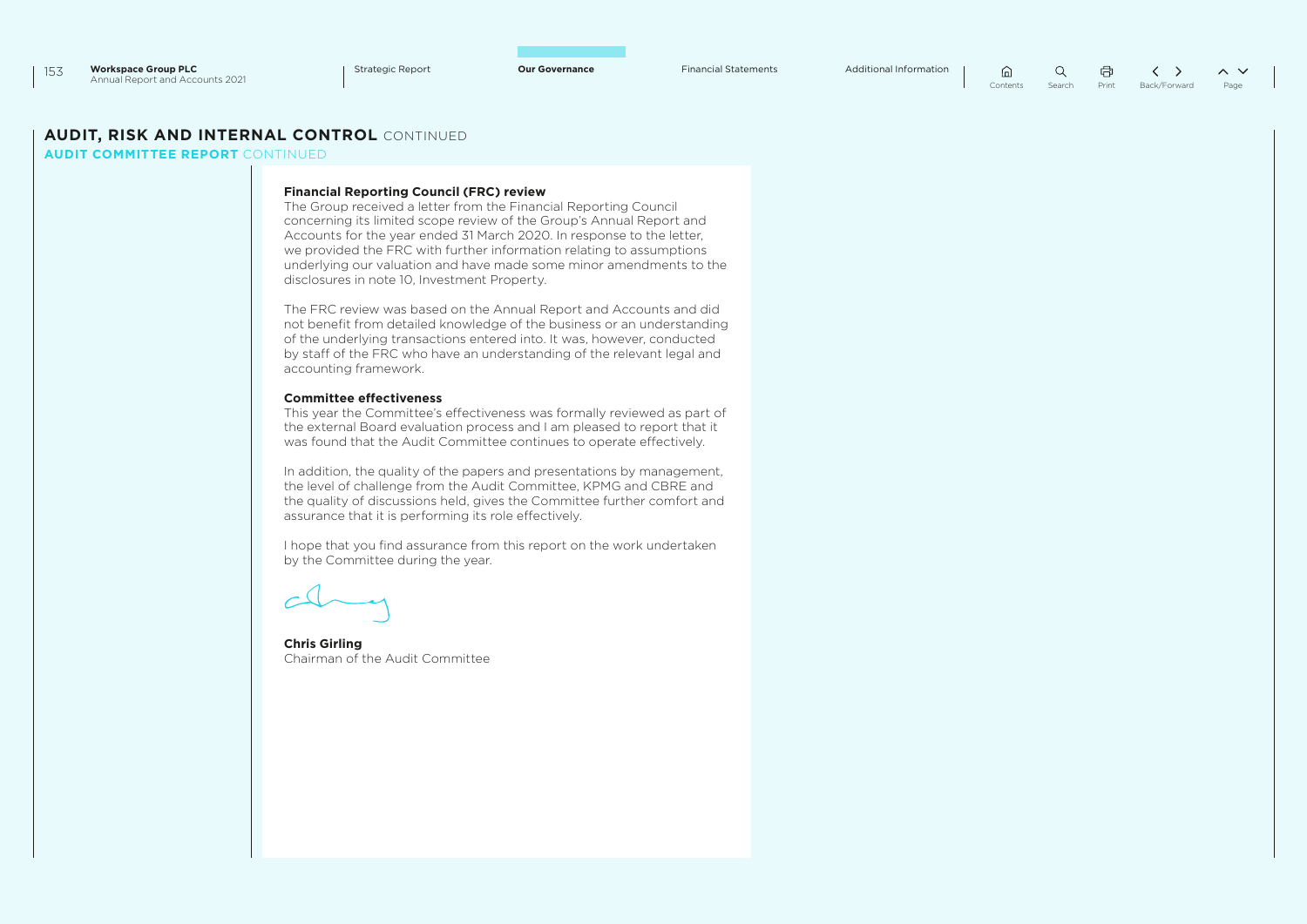$\bigcap$ 

**AUDIT, RISK AND INTERNAL CONTROL** CONTINUED **AUDIT COMMITTEE REPORT** CONTINUED

# **Role of the Audit Committee**

The Audit Committee reviews and monitors the integrity of the Company's financial reporting in advance of its consideration by the Board. The Committee oversees the relationship with the External Auditor in order to assess their effectiveness and to annually assess their independence and objectivity.

### How the Committee operates

The Audit Committee is composed solely of independent Non-Executive Directors, with a wide diversity of experience, including finance, property and marketing. Chris Girling, as a Chartered Accountant with many years of senior financial experience, satisfies the requirement of having appropriate recent and relevant financial experience.

Meetings of the Audit Committee coincide with key dates in the financial reporting and audit cycle. During the year, the Committee met on three occasions, in May and November 2020 and in March 2021. In addition, the Committee met in May 2021 to review the 31 March 2021 Annual Report along with the property valuation and the findings of the External Auditor.

A forward plan of agenda items guides the business to be considered at each meeting and is regularly reviewed and developed. This assists and facilitates the work of the Committee, enabling it to give thorough consideration to matters of particular importance to the Company.

The Committee receives information in advance of its meetings including information from management and detailed reports from the External Auditor including the audit report. The Committee meets privately with the External Auditor, at least annually and liaises with Company management in considering areas for review.

The Committee Chair also meets separately with the Chief Financial Officer, Chief Executive Officer and members of the Audit team at KPMG. These meetings inform the work of the Committee by identifying key areas of focus and emerging issues.

The Committee regularly invites the external audit lead partner, Nick Knight of CBRE, the Chairman of the Board, the Chief Executive Officer, the Chief Financial Officer and Head of Finance to its meetings.

Meetings of the Committee are held in advance of the Board meetings to allow the Committee Chairman to provide a report on the key matters discussed, to the Board, and for the Board to consider any recommendations made.

All of this, along with ongoing challenge, debate and engagement, allows the Committee to discharge its responsibilities effectively.

 $\left\langle \quad \right\rangle$ 

 $\sim$   $\sim$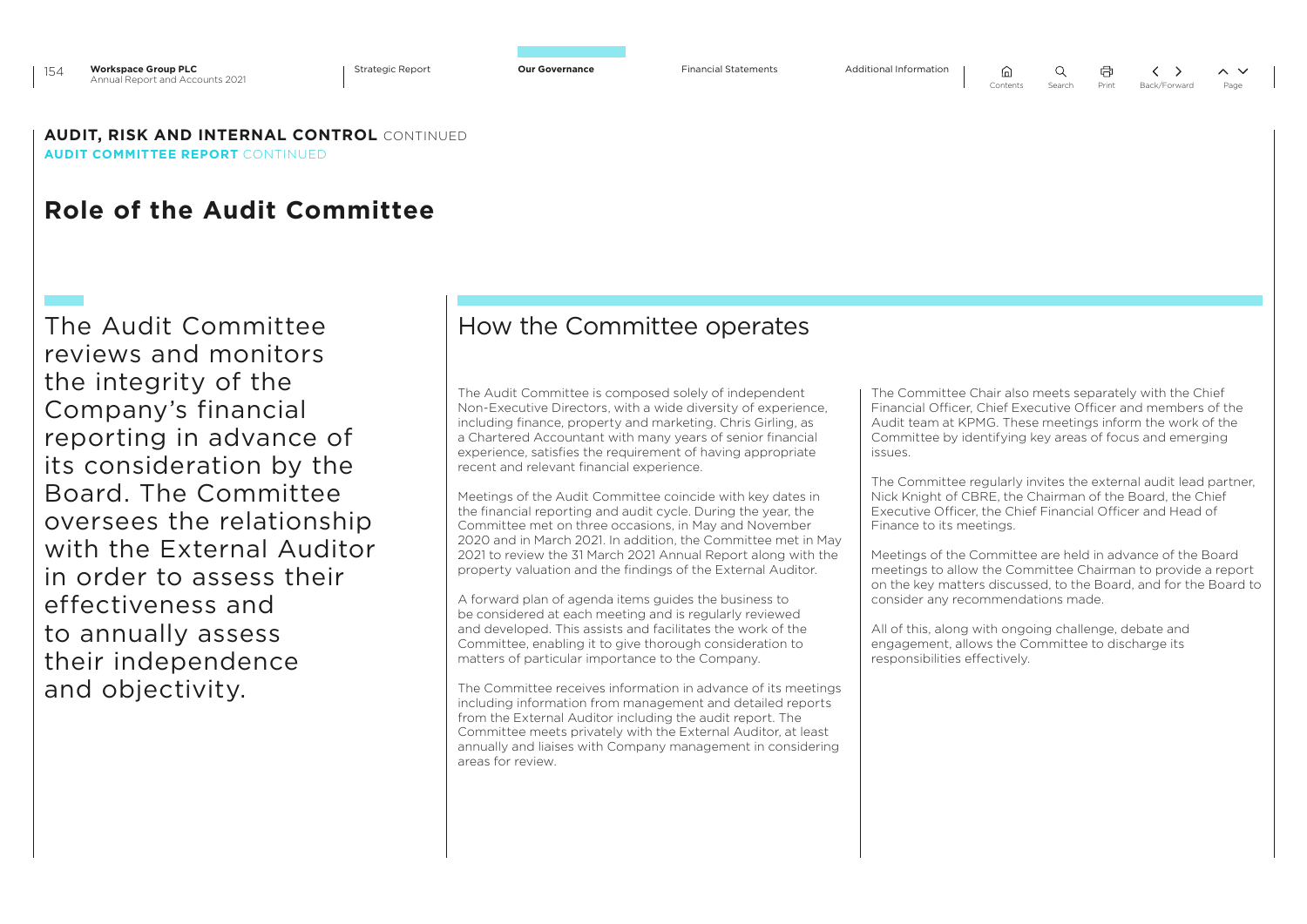### **AUDIT, RISK AND INTERNAL CONTROL** CONTINUED

### **AUDIT COMMITTEE REPORT** CONTINUED

#### **THE ROLE OF THE AUDIT COMMITTEE**  CONTINUED

# "

The Audit Committee works with the Risk Committee, established in September 2020, to review the adequacy and effectiveness of the Group's risk management and internal control.

# L L J

**Chris Girling** Chairman of the Audit Committee

# Audit Committee responsibilities

#### Financial reporting

- Review the year-end and interim financial statements and monitor the reporting process. Information on significant matters in relation to the financial statements that were considered by the Committee can be found on page 159.
- Advise the Board on the Group's viability and going concern status. More information on the Committee's assessment of the Group's viability and going concern status can be found on pages 81 and 82.
- Review the content of the Annual Report and Accounts and advise the Board on whether, taken as a whole, they are fair, balanced and understandable and provide the information necessary for shareholders to assess performance, the business model and strategy. The Group's strategy and business model are explained on pages 29 to 33 and 11 to 19 respectively.
- Review the appropriateness of accounting policies and practices.
- Review the reports on viability and going concern including the assumptions included in plans, key risks considered, and the sensitivities tested.

#### External audit

- Assess the work of the External Auditor and any significant financial judgements made by management. More information is available on pages 157 to 159.
- Review and monitor the objectivity and independence of the External Auditor, including its policy governing the provision of non-audit services. Refer to page 158 for more information.
- Review and monitor the effectiveness of the external audit process and the ongoing relationship with the External Auditor. More information on our process of safeguarding auditor independence is available on page 158.

#### Financial risks

- Remains responsible for oversight and review of controls relating to financial risks and risks relating to finance IT systems.
- Review the operational effectiveness of key controls in place to manage finance risk.

More information on the Group's internal controls and risk management process is available on page 166 and the work of the Risk Committee is available on page 164.

#### Governance, best practice and development

- Keeping up to date with developments regarding control environments (with advice from the External Auditor).
- Keeping up to date on investor, shareholder and market sentiment (with advice from the Company's brokers).
- Keeping up to date with regulatory and legislative matters relevant to the Company (with advice from the Company's legal advisers).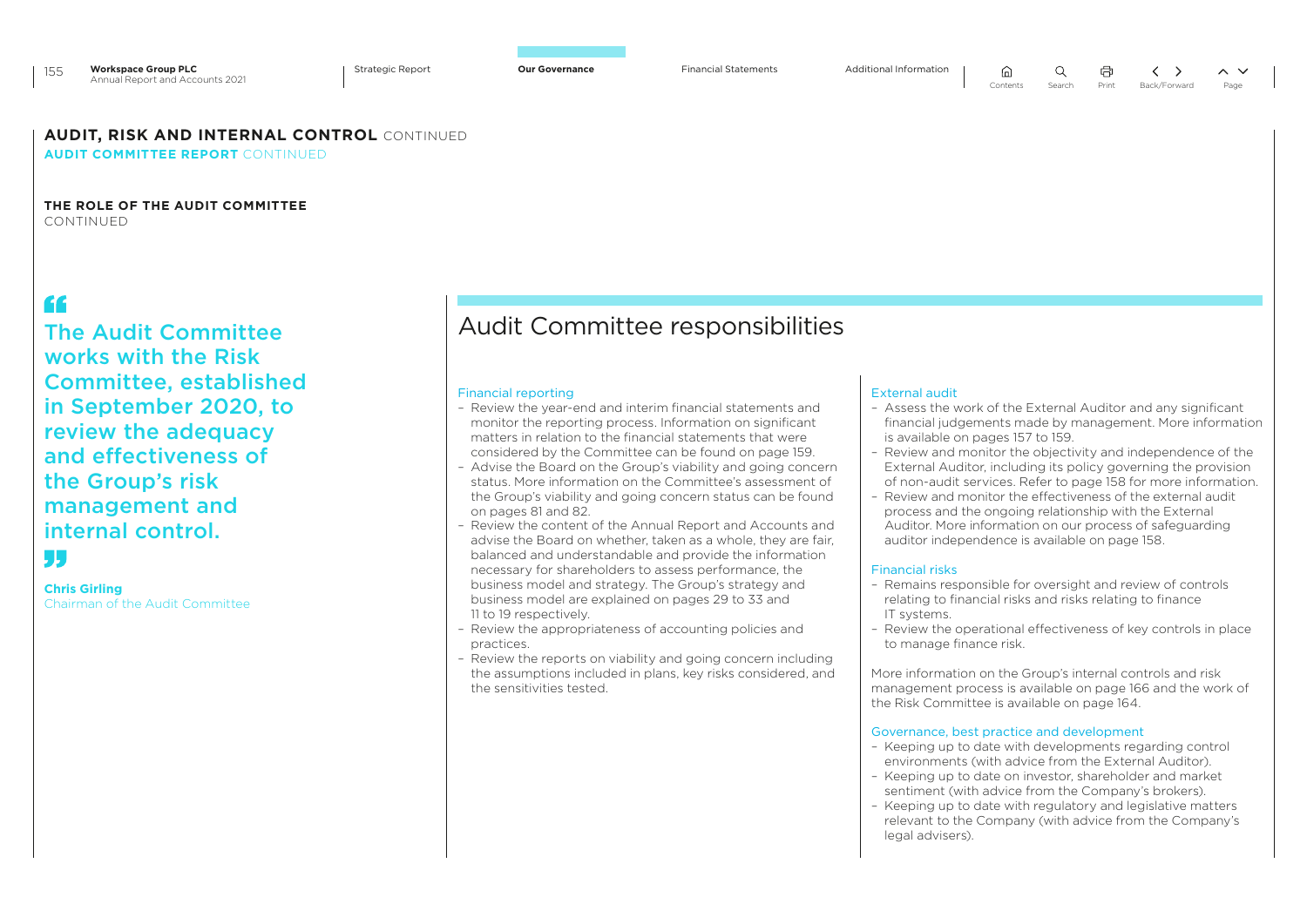| 156 | <b>Workspace Group PLC</b>      | Strategic Report | <b>Our Governance</b> | Financial Statements | Additional Information | しんこうしょう ローバー ローバー しゅうしゃ しゅうしゃ しゅうしゅうしょう |  |                                         | $\wedge$ $\vee$ |
|-----|---------------------------------|------------------|-----------------------|----------------------|------------------------|-----------------------------------------|--|-----------------------------------------|-----------------|
|     | Annual Report and Accounts 2021 |                  |                       |                      |                        |                                         |  | Contents Search Print Back/Forward Page |                 |

### **AUDIT, RISK AND INTERNAL CONTROL** CONTINUED **AUDIT COMMITTEE REPORT CONTINUED**

# **Key matters considered by the Committee during the year**

| AUDIT COMMITTEE MEETING HELD ON 27 MAY 2020                                                                                                                                                                                                                                                                                                                                                                                                                                                                                                                                                                                                                                                                                                                                                                                                                                                                        | AUDIT COMMITTEE MEETING HELD ON 5 NOVEMBER 2020                                                                                                                                                                                                                                                                                                                                                                                                                                                                                                                                                                                                                                 | AUDIT COMMITTEE MEETING HELD ON 10 MARCH 2021                                                                                                                                                         |
|--------------------------------------------------------------------------------------------------------------------------------------------------------------------------------------------------------------------------------------------------------------------------------------------------------------------------------------------------------------------------------------------------------------------------------------------------------------------------------------------------------------------------------------------------------------------------------------------------------------------------------------------------------------------------------------------------------------------------------------------------------------------------------------------------------------------------------------------------------------------------------------------------------------------|---------------------------------------------------------------------------------------------------------------------------------------------------------------------------------------------------------------------------------------------------------------------------------------------------------------------------------------------------------------------------------------------------------------------------------------------------------------------------------------------------------------------------------------------------------------------------------------------------------------------------------------------------------------------------------|-------------------------------------------------------------------------------------------------------------------------------------------------------------------------------------------------------|
| <b>FINANCIAL AND NARRATIVE REPORTING</b>                                                                                                                                                                                                                                                                                                                                                                                                                                                                                                                                                                                                                                                                                                                                                                                                                                                                           |                                                                                                                                                                                                                                                                                                                                                                                                                                                                                                                                                                                                                                                                                 |                                                                                                                                                                                                       |
| - Reviewed the year-end financial statements including<br>key judgements, estimates, assumptions and the going<br>concern and viability statements.<br>- Considered the content of the Annual Report and Accounts<br>and advised the Board on whether, taken as a whole, the<br>Annual Report and Accounts were fair, balanced and<br>understandable and whether they provided the necessary<br>information for shareholders to assess the Company's<br>position, performance, business model and strategy.<br>- Discussed the 2019/20 viability statement and going<br>concern assumption with our External Auditor.<br>- Reviewed a tax report and confirmation of compliance with - Reviewed letters of representation issued to<br>REIT tax regime.<br>- Discussed the presentation of the 31 March 2020 portfolio<br>valuation by the independent valuers.<br>- Considered the proposal for a final dividend. | - Considered the interim financial results and<br>half-year statements.<br>- Reviewed and discussed a report from KPMG.<br>summarising their findings arising from the<br>half-year review of the results of the Company<br>for the six months ended 30 September 2020.<br>- Discussed a report, from Head of Finance,<br>providing a review of the half year accounts.<br>- Discussed a report from the Chief Financial<br>Officer on the going concern and viability<br>assessment.<br>the External Auditor for the half-year results<br>prior to their being agreed by the Board.<br>- Reviewed a report on the audit plan and<br>strategy for the year ended 31 March 2021. | - Considered a first draft of the Audit<br>Committee Report for the year ended<br>2021.<br>- Considered the letter from the FRC and<br>reviewed the Company's response.                               |
| <b>EXTERNAL AUDIT</b>                                                                                                                                                                                                                                                                                                                                                                                                                                                                                                                                                                                                                                                                                                                                                                                                                                                                                              |                                                                                                                                                                                                                                                                                                                                                                                                                                                                                                                                                                                                                                                                                 |                                                                                                                                                                                                       |
| - Considered the External Auditor's report on the 2019/20<br>audit.<br>- Reviewed letters of representation issued to the External<br>Auditor for the full-year results prior to their being agreed<br>by the Board.<br>- Reviewed the independence of the External Auditor.<br>- Held a private meeting with the External Auditor.                                                                                                                                                                                                                                                                                                                                                                                                                                                                                                                                                                                | - Considered the scope and cost of the external<br>audit for the year ended 31 March 2021.<br>- Reviewed the materiality threshold for the<br>2020/21 audit.<br>- Considered the audit plan and strategy for the<br>year ending 31 March 2021.                                                                                                                                                                                                                                                                                                                                                                                                                                  | - Considered year-end audit plan.<br>- Reviewed a report on non-audit<br>services and the fees paid to the<br>External Auditor during the last<br>financial year.                                     |
| <b>GOVERNANCE</b>                                                                                                                                                                                                                                                                                                                                                                                                                                                                                                                                                                                                                                                                                                                                                                                                                                                                                                  |                                                                                                                                                                                                                                                                                                                                                                                                                                                                                                                                                                                                                                                                                 |                                                                                                                                                                                                       |
| - Agreed the narrative of the 2019/20 Audit Committee<br>Report.<br>- Reviewed the corporate governance sections of the 2020<br>Annual Report.<br>- Reviewed the requirement for an internal audit function.                                                                                                                                                                                                                                                                                                                                                                                                                                                                                                                                                                                                                                                                                                       | - Approved the Committee timetable and<br>planner which detailed the areas of focus for<br>2020/21.<br>- Considered the conclusions from the review<br>of effectiveness of the external audit process<br>for the 2020 year-end audit.                                                                                                                                                                                                                                                                                                                                                                                                                                           | - Updated the Committee's Terms of<br>Reference.<br>- Discussed the non-audit assignments<br>policy.<br>- Discussed the approach for the<br>externally facilitated Committee<br>effectiveness review. |

#### **Risk management and internal control**

Before the Risk Committee was established in September 2020, the Audit Committee, at its 27 May 2020 meeting:

- Reviewed the principal and operational risks identified for the Group.
- Discussed a summary of the assurance work undertaken within the financial year.
- Considered the effectiveness of the Company's procedures for preventing fraud.
- Considered an update on health and safety and considered the Health and Safety Policy Statement.
- Considered the need for an internal audit function.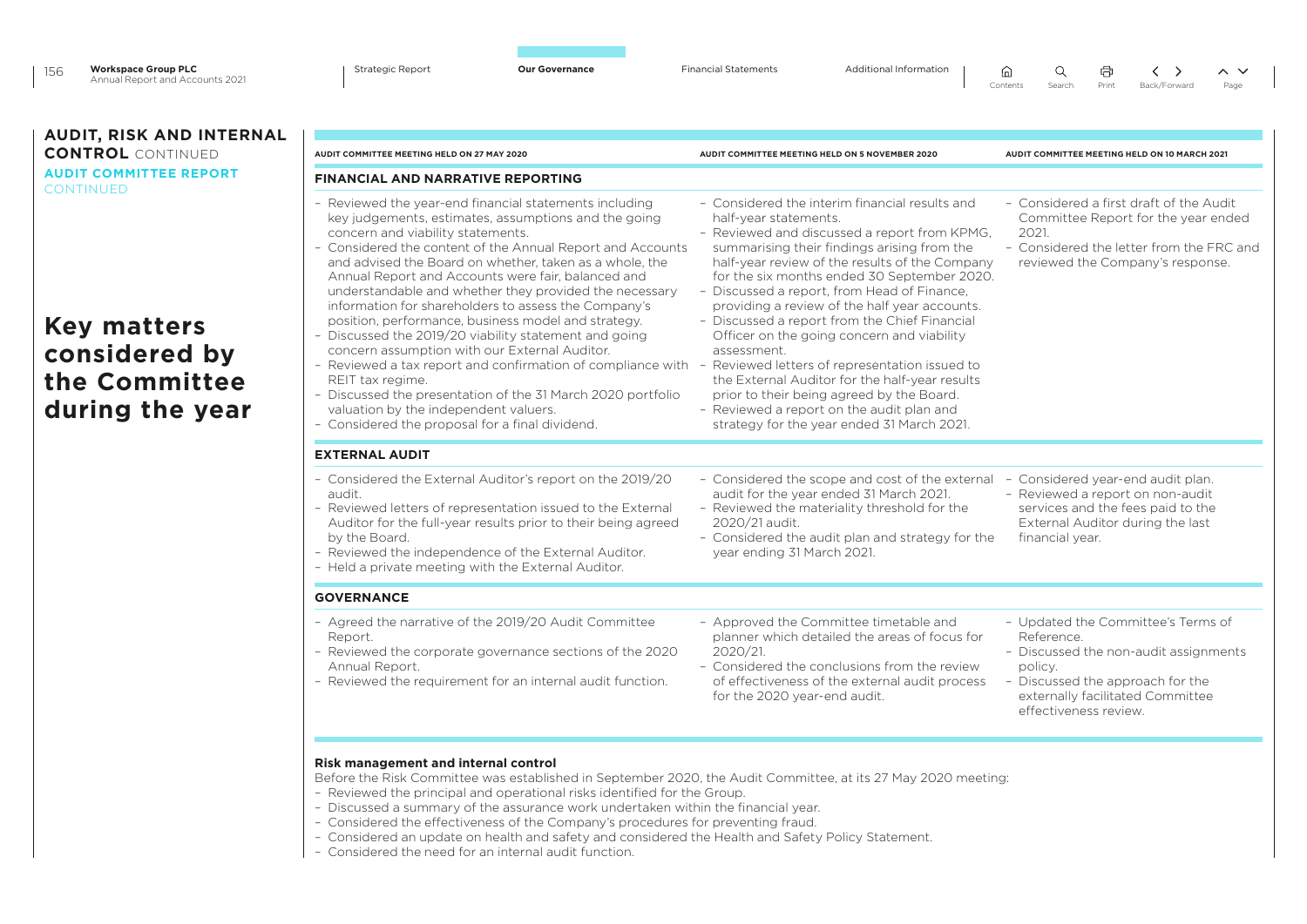### **AUDIT, RISK AND INTERNAL CONTROL** CONTINUED

**AUDIT COMMITTEE REPORT** CONTINUED

# **External audit**

KPMG was appointed as the External Auditor in January 2017 following a formal tender process. At the 2020 AGM, shareholders re-appointed KPMG as the External Auditor of the Group for the year ended 31 March 2021 and authorised the Committee to fix the External Auditor's remuneration. The current lead audit engagement partner, Richard Kelly, is in the fourth year of his term.

#### **Audit fees**

Fees payable to the External Auditor for audit and non-audit services are set out in note 2 on page 218. This year, the non-audit services performed by KPMG included:

- the review of the Group's half-year results; and
- provision of a comfort letter in relation to the Group's bond issuance. This work was required to be undertaken by a reporting accountant and we believed that KPMG, as our auditors, were best placed to provide these services.

#### **Audit quality**

The Committee has primary responsibility for overseeing the relationship with, and performance of, the External Auditor, in particular with regards to the independence, quality, rigour and challenge of the external audit process. Annually, the Committee assesses the qualifications, expertise, resources and independence of the Group's External Auditor, as well as the effectiveness of the audit process through discussion with the Chief Financial Officer and Head of Finance. The Chair of the Committee also meets with the KPMG Partner.

As part of the effectiveness review, a questionnaire was issued, following the March 2020 year end, to Committee members, as well as regular attendees of the Committee and those involved in the external audit process. Views were also sought from key members of the Finance team and senior management also involved in the external audit process.

Questions were posed around the:

- Effectiveness of the external audit including the quality and scope of the audit plan, reporting and the level of fees for the audit.
- Delivery and execution of the agreed external audit process for the 2019/20 financial year.
- Efficiency and performance of the audit team as well as their technical competence.
- Communication and engagement between the senior management team, the Finance team, KPMG and the Committee.

The Committee discussed a summary of the key findings and results at its meeting in November 2020. No significant concerns were identified.

The Committee's relationship with the External Auditor is one of openness and professionalism, and the results of the review were discussed with KPMG to monitor the continuing quality of audit services.

From its discussions during the year, the challenges presented to the auditors and a review of the reporting received, the Committee considers that the auditor provides appropriate professional challenge and reports its findings in an open and direct manner.

The Committee remains satisfied:

- With the effectiveness of the external audit and the interaction between the auditors and the Committee.
- As to the External Auditor's qualifications, expertise and resources.

#### **Audit independence and objectivity**

Furthermore, as part of its deliberations, the Committee reviews a report on the audit firm's own internal quality control procedures together with the policies and processes for maintaining independence and monitoring compliance with relevant requirements.

KPMG LLP has confirmed to the Committee that:

- The audit of the consolidated financial statements is undertaken in accordance with the UK firm's internal policies and procedures.
- It has internal procedures in place to identify any aspects of non-audit work which could compromise its role as auditor and to ensure the objectivity of its audit report.
- It believes that, in their professional judgement, the safeguards they have in place sufficiently guard against the threats to independence.
- The total fees paid by the Group during the year do not represent a material part of its firm's fee income.
- It considers that it has maintained audit independence throughout the year.

The Committee is satisfied that the External Auditor is independent.

The Audit Committee will continue to review the effectiveness and independence of the External Auditor each year.

The Group complies with the Competition and Markets Authority Order 2014 relating to audit tendering and the provision of non-audit services, and it is the Group's intention to put the audit out to tender at least every ten years. The external audit was last tendered in 2017 following which the External Auditor changed from PricewaterhouseCoopers LLP (PwC) to KPMG and there are no current plans to retender the services of the External Auditor.

There are no contractual obligations which restrict the Committee's choice of external auditor or which put in place a minimum period for their tenure.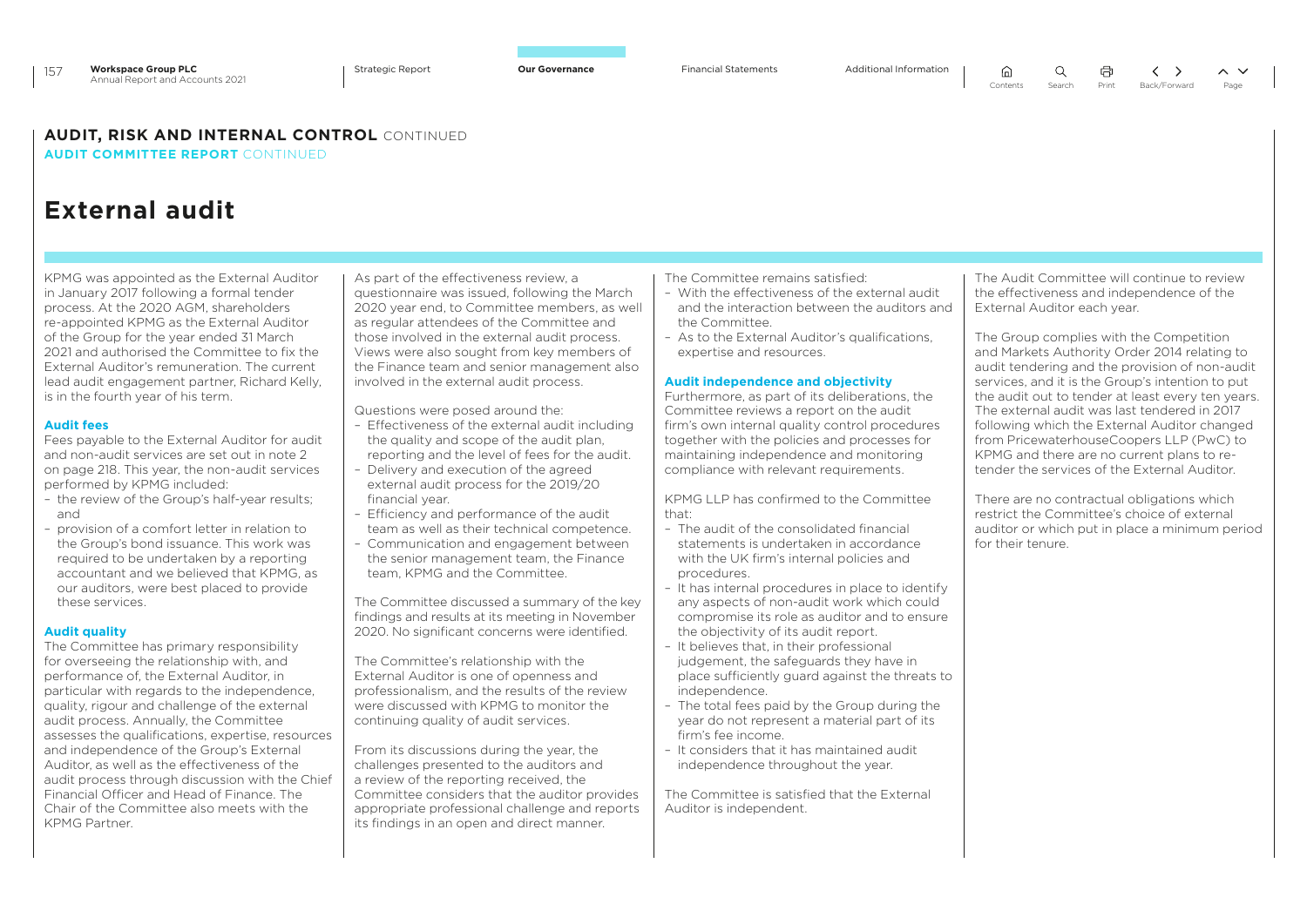#### **AUDIT, RISK AND INTERNAL CONTROL** CONTINUED **AUDIT COMMITTEE REPORT** CONTINUED

# **Safeguarding auditor independence**

#### **NON-AUDIT SERVICES**

As required by the Code, the Audit Committee has a formal policy governing the engagement of our External Auditor, KPMG, to supply non-audit services and to assess the threats of self-review, self-interest, advocacy, familiarity and management. KPMG has discontinued the provision of all nonaudit services (other than those closely related to the audit) to all FTSE 350 companies, meaning non-audit services will be confined to a more limited scope of work than that defined by the Audit Committee Terms of Reference.

During the year, KPMG were asked to provide additional services in the form of a comfort letter in relation to the Group's issue of the green bond. These services are closely related to the audit and both the services provided and the fees were within the limitations set out in the formal policy.

### **MANAGEMENT** MANAGEMENT THREAT

This occurs when the audit firm performs non-audit services and management make judgements based on that work.

– The Group does not use the External auditor for any services which would be considered management responsibility.

### **FAMILIARITY** A FAMILIARITY THREAT

This is where, due to a long or too close a relationship, the External Auditor's independence is affected.

- The Audit Committee prohibits the hiring of former employees of the External Auditor associated with the Group's audit into management roles with significant influence within the Group within two years following their association with the audit, unless the Chairman of the Audit Committee gives prior consent. Annually, the Audit Committee will be advised of any new hires that fall under this policy. There have been no instances of this occurring to date.
- The Audit Committee monitors on an ongoing basis the relationship with the External Auditor, to check its continuing independence, objectivity and effectiveness by reviewing its tenure, quality and fees.

### **SELF REVIEW** A SELF-REVIEW THREAT

This is where, in providing a service, the external audit team could potentially evaluate the results of a previous service provided by the external audit firm.

– The Group does not use the External Auditor for any services which would involve self-review of their own work.

**SELF-INTEREST** A SELF-INTEREST THREAT Where a financial or other interest (of an individual or the external audit firm) could inappropriately influence an individual's judgement or behaviour.

The Audit Committee specifically performs the following:

- If the External Auditor is to be considered for the provision of non-audit services, the scope of work and fees must be approved in advance by the Chief Financial Officer, the Company Secretary and the Chairman of the Audit Committee. For larger assignments, in excess of £100,000, this would involve a competitive tender process, unless there are compelling commercial or timescale reasons to use the External Auditor or another specific accountancy firm.
- The Committee shall review and recommend to the Board the Company's formal policy on the provision of nonaudit services by the auditor. Such policy shall specify the circumstances in which prior approval of non-audit services by the Committee is required and specify any internal processes that must be followed.
- It will not accept significant contingent fee arrangements with the External Auditor.

#### **ADVOCACY** AN ADVOCACY THREAT

This is where the external audit firm or its personnel promote an audit client's position to the extent where the External Auditor's objectivity is compromised.

– The Group does not use the External Auditor in an advocacy role.

#### **2021 ANNUAL REPORT AND ACCOUNTS – FAIR, BALANCED AND UNDERSTANDABLE**

On behalf of the Board, the Committee discussed a report from the CFO and Head of Finance covering the financial statements and whether the Annual Report and Accounts:

- Had clearly reported the impact of Covi-19 on the financial statements
- Provided clear explanations of KPIs and link to strategy
- Explained our business model, strategy and accounting policies simply, using clear language
- Included clear signposts to additional information
- Was in accordance with the information provided to the Board during the year

The Committee considered whether the Annual Report and Accounts:

- was a fair, balanced and an understandable assessment of the Company's position and prospects
- provided the necessary information for shareholders to assess the Group's
- performance, business model and strategy – had been written in straightforward
- language, without unnecessary repetition

The Directors are responsible for preparing the Annual Report and Accounts. The Committee reported that based on its review of the relevant evidence. It was satisfied that the Annual Report and Accounts, taken as a whole, is fair, balanced and understandable, and provides the information necessary for shareholders to assess the Group's performance, business model and strategy.

The Board's statement on the Annual Report and Accounts is set out in the statement of Directors' responsibilities on page 202.

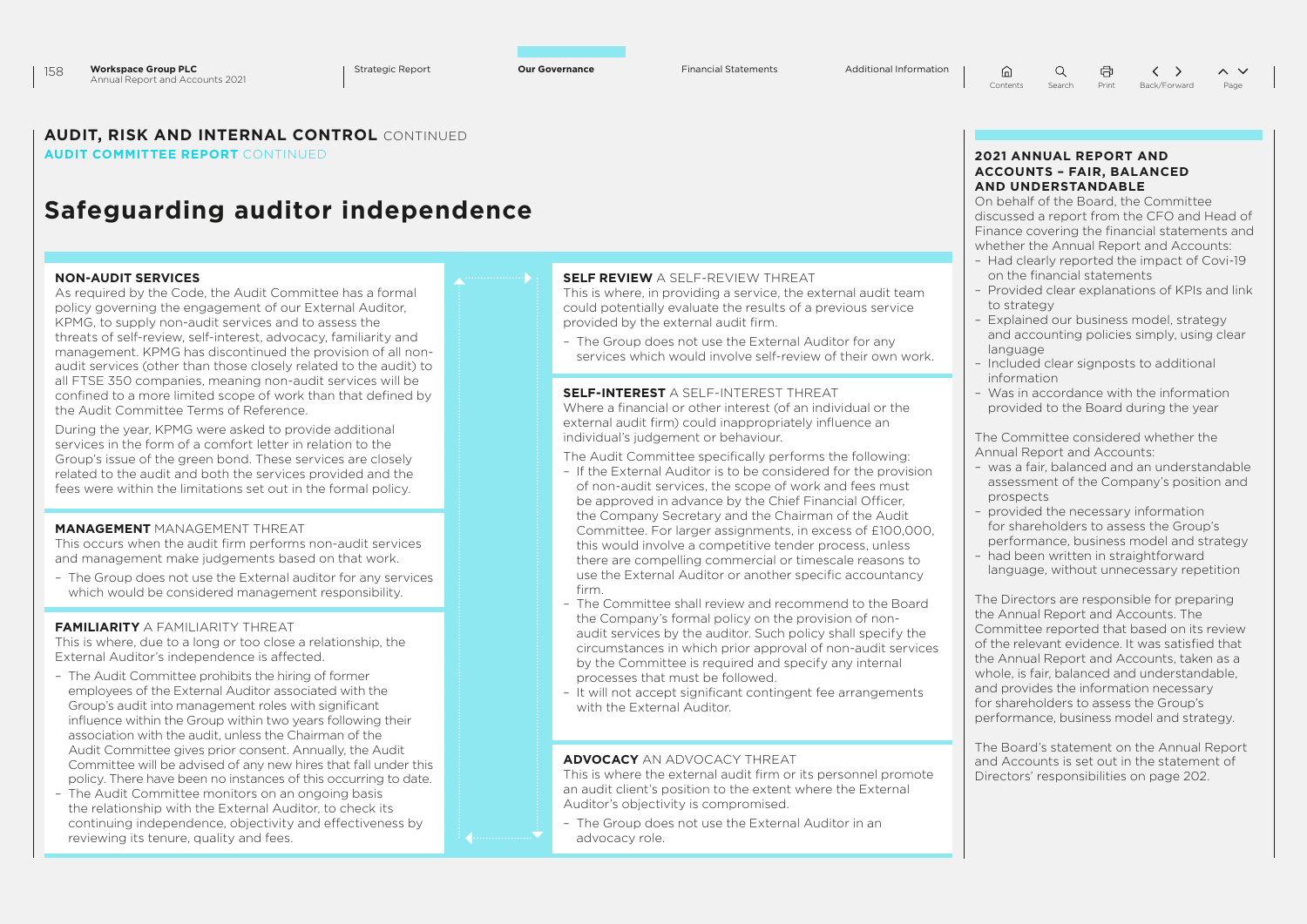⋒

 $\Omega$ 曲  $\langle \rangle$  $\sim$   $\vee$ Contents Search Print Back/Forward Page

### **AUDIT, RISK AND INTERNAL CONTROL** CONTINUED

**AUDIT COMMITTEE REPORT** CONTINUED

# **Significant matters considered by the Committee**

The Audit Committee considers all financial information published in the full and interim financial statements and considers accounting policies adopted by the Group, presentation and disclosure of the financial information and, in particular, challenging the key judgements made by management in preparing the financial statements.

The Audit Committee pays particular attention to matters it considers to be important by virtue of their impact on the Group's results, or the level of complexity, judgement or estimation involved in their application on the consolidated financial statements. The main areas of focus during the year are set out below:

In addition, the Audit Committee reviewed a number of other key matters which have been considered by management and discussed with KPMG, including the accounting treatment for discounts and deferrals in the year and uncertainty relating to collection of trade receivables. Further information can be found in the section on principal risks and uncertainties on pages 63 to 70.

#### **Portfolio valuation**

Our property portfolio is independently valued twice annually by our external valuers, CBRE Limited.

Our properties are critical to our business and the valuation demonstrates the value that we are delivering to our shareholders. It is a measure of how well we are managing our buildings and driving rental income. Furthermore, the valuation is a significant part of both our net asset value and Total Property Return, which are both key performance indicators.

Given its significance, both management and the Committee monitor the objectivity and independence of the valuers, and review the methodology and outcomes of the valuation, challenging the key assumptions and judgements.

A number of meetings are held between key management and CBRE ahead of the valuation at which the inputs and methodology of the valuation are discussed. Key discussions include:

- London commercial property market: current trends and circumstances expected to affect the market are discussed, including this year the impact of the Covid-19 pandemic.
- Comparable market evidence: recent transactions are considered and compared to assumptions made in valuing our portfolio.
- Development projects: we provide CBRE with any updates to ongoing or future schemes and discuss the assumptions CBRE have made, particularly for more complex schemes where more significant levels of judgement are required.
- Estimated rental values: the estimated rental values proposed by CBRE are discussed and reviewed, with management ensuring that these are in line with our recent rental activity.
- Property information: we provide CBRE with information on any changes to properties that may affect the valuation.
- Other inputs used by the valuers are reviewed and discussed.

The valuation is presented to the Audit Committee, who review the outcomes and challenge the methodology and assumptions.

| <b>MATTER CONSIDERED:</b>                                                    | <b>ACTION TAKEN BY THE COMMITTEE</b>                                                                                                                                                                                                                                                                                                                                                  |
|------------------------------------------------------------------------------|---------------------------------------------------------------------------------------------------------------------------------------------------------------------------------------------------------------------------------------------------------------------------------------------------------------------------------------------------------------------------------------|
| <b>VALUATION OF</b><br>THE INVESTMENT<br><b>PROPERTY</b><br><b>PORTFOLIO</b> | The valuation of the investment property portfolio is inherently subjective.<br>requiring significant judgement. The outcome is significant for the Group in<br>terms of its investment decisions, results and remuneration, and is a major<br>component of Total Property Return, one of our KPIs.                                                                                   |
|                                                                              | The valuation is conducted externally by independent valuers, CBRE,<br>one of the world's largest commercial real estate services firms.                                                                                                                                                                                                                                              |
|                                                                              | CBRE presented the year-end valuation to the Audit Committee, who<br>reviewed the methodology and outcomes of the valuation, challenging<br>the key assumptions and judgements and gave particular focus to any<br>alternative procedures undertaken in light of Covid-19. They also considered<br>the objectivity and independence of the valuers.                                   |
|                                                                              | KPMG met with the valuers and presented their views on the valuation to<br>the Committee, as well as an explanation for how the valuation is audited.<br>The Committee considered that it was satisfied that the methodology,<br>assumptions and judgements used by the valuers were appropriate, and<br>that the valuations were suitable for inclusion in the financial statements. |